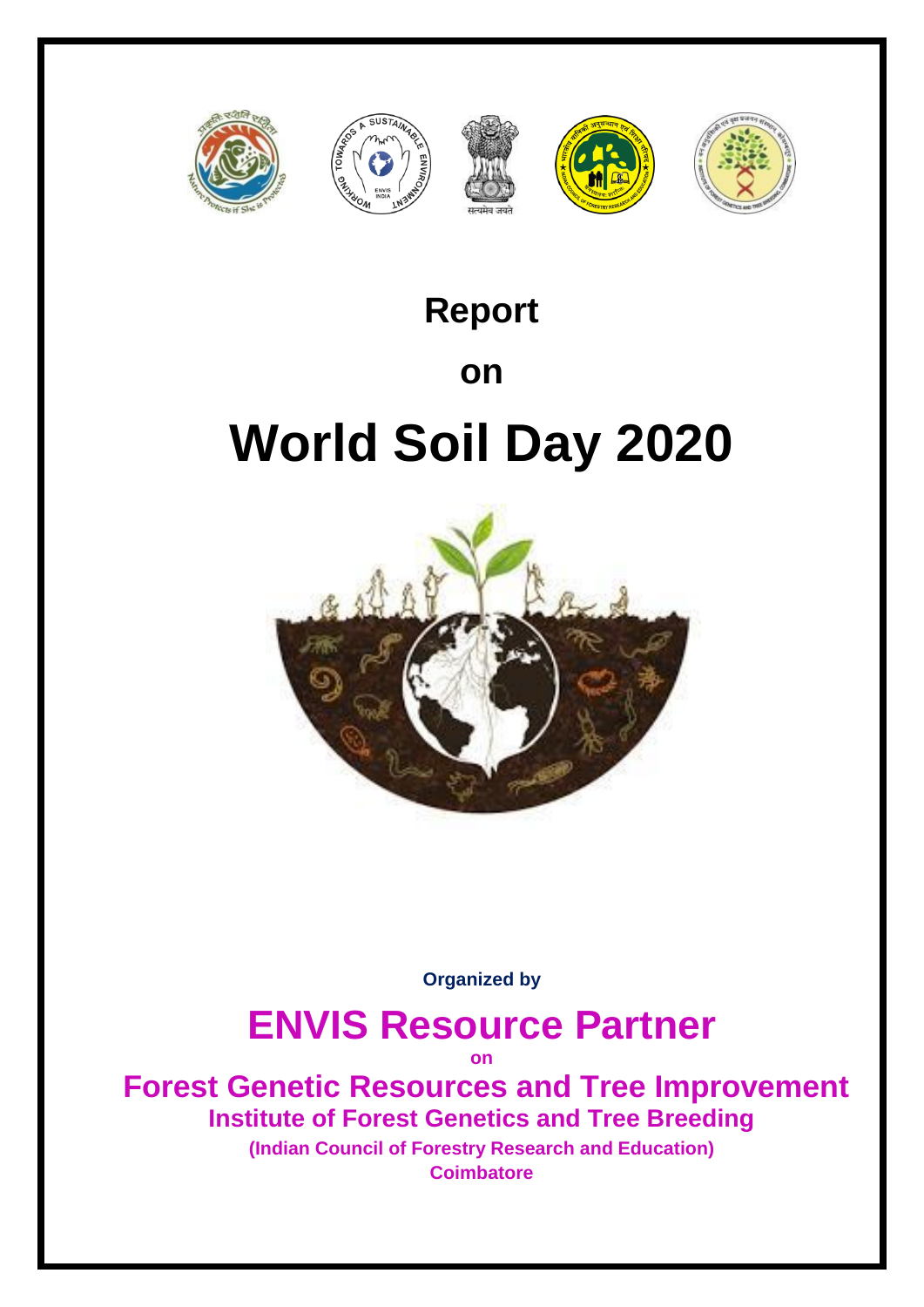## **Digital Observance of World Soil Day 2020 by IFGTB ENVIS**

The ENVIS Resource Partner on Forest Genetic Resources and Tree Improvement at the Institute of Forest Genetics and Tree Breeding, Coimbatore marked the World Soil Day 2020 digitally. An awareness event on the theme "Keep Soil Alive, Protect Soil Biodiversity" prescribed by the FAO of the United Nations was organized through Facebook live in order to contain the spread of COVID 19. The digital observance also found a place in the worldwide events organized by the United Nations.

The event began with an invocation on nature in Sanskrit, "Prakruti Vandanam" based on Yajur Veda composed and recited by Dr Kannan CS Warrier, Scientist F and ENVIS Coordinator. In his awareness lecture, Dr Kannan CS Warrier described the importance of soil as a living system. Soil contains millions of organisms including earthworms, nematodes, mites, insects, fungi, bacteria and actinomycetes. Highlighting its biodiversity potential, he pointed out that a tablespoon of soil has more microorganisms in it than there are people on earth. As soil is alive, soil can also die. And we humans are responsible for killing a lot of soil. The Food and Agriculture Organization (FAO) of the United Nations estimated that 33% of soil is degraded through erosion, salt stress, compaction, acidification, chemical pollution and nutrient depletion. These in turn hamper the function of soils, ultimately affecting food production adversely. The FAO has also warned that over 90% of soil could become degraded by 2050. There is a tragic irony to clearing rainforests for agriculture. The fact is that the soil is as poor in nutrients as the vegetation is rich. All the nutrients are locked up in the forests themselves. The soil in the Amazon rainforest for example is the poorest and most infertile in the world. Damages due to deforestation can never be restored. Once the forests are burned and the nutrients from their ashes are used up, farmers are left with utterly useless soil. It has been found that three years after clearing the forest what remains is washed out, worthless soil. FAO has reported that around 7140 sq m of soil is eroded every five seconds. It has been estimated that half of the topsoil on the planet has been lost in the last 150 years. Analyzing various scientific reports, Dr Warrier added that soil erosion rates are highest in Asia, Africa and South America averaging 30 to 40 tons per hectare per year and India is losing 53,340 lakh tonnes of soil every year due to soil erosion. Soil erosion can lead up to 50% loss in crop yields. Worldwide, the damage from soil erosion is some 400 billion dollars a year (29.4 lakh crores). India loses up to 28.4 billion dollars per year due to soil erosion (2.1 lakh crores)!

Shri S. Senthilkumar, Group Coordinator Research, IFGTB in his special address pointed out that World Soil Day was recommended by the International Union of Soil Sciences (IUSS) in 2002. Under the leadership of the Kingdom of Thailand and within the framework of the Global Soil Partnership, FAO has supported the formal establishment of World Soil Day as a global awareness raising platform. Since 2014, World Soil Day is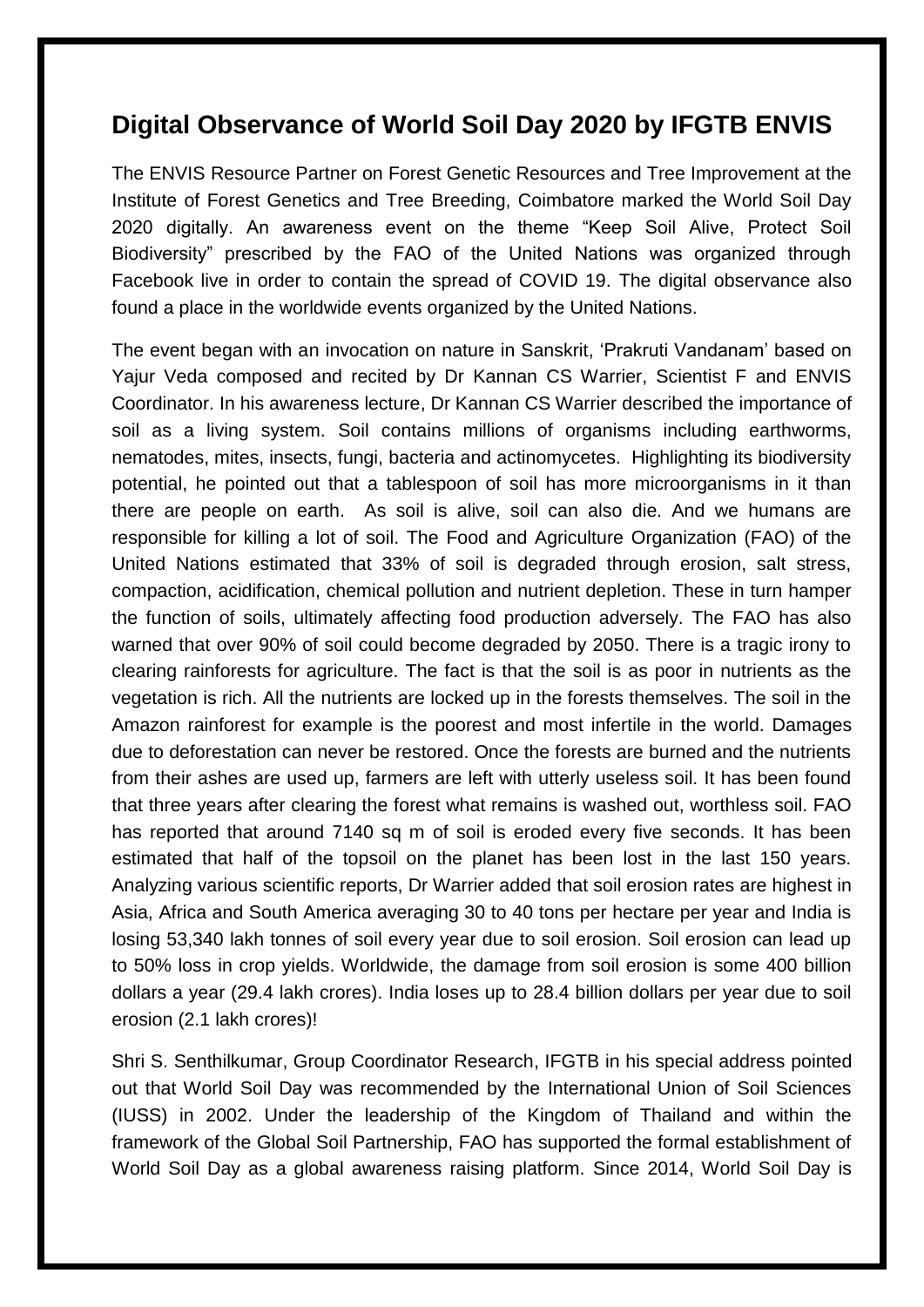being celebrated annually to focus attention on the importance of healthy soil and advocating for the sustainable management of soil resources, he added. He also highlighted on the significance of soil conservation. It contributes to food, biodiversity and secures energy. He explained that soil plays an important role in food chain which shows how energy is transferred from one living organism to another. Shri Senthilkumar also explained how the soil helps in maintaining environmental and ecological balance. Even though soil plays a vital role in the survival of humankind, there is a global increase in degradation of soil resources. He urged that future generations should understand the gravity of this issue and contribute towards protecting soil through their actions and behaviours.

An Awareness Quiz on soil was also organized for students and general public. People from all walks of life have participated and E Certificate was also awarded to all. An awareness poster highlighting the importance of soil biodiversity was released during the occasion and its digital copies were shared with students and all the stakeholders. Dr S. Vigneswaran, Programme Officer, ENVIS proposed the vote of thanks. The online event can be accessed at [https://bit.ly/2JJ2umX.](https://bit.ly/2JJ2umX)

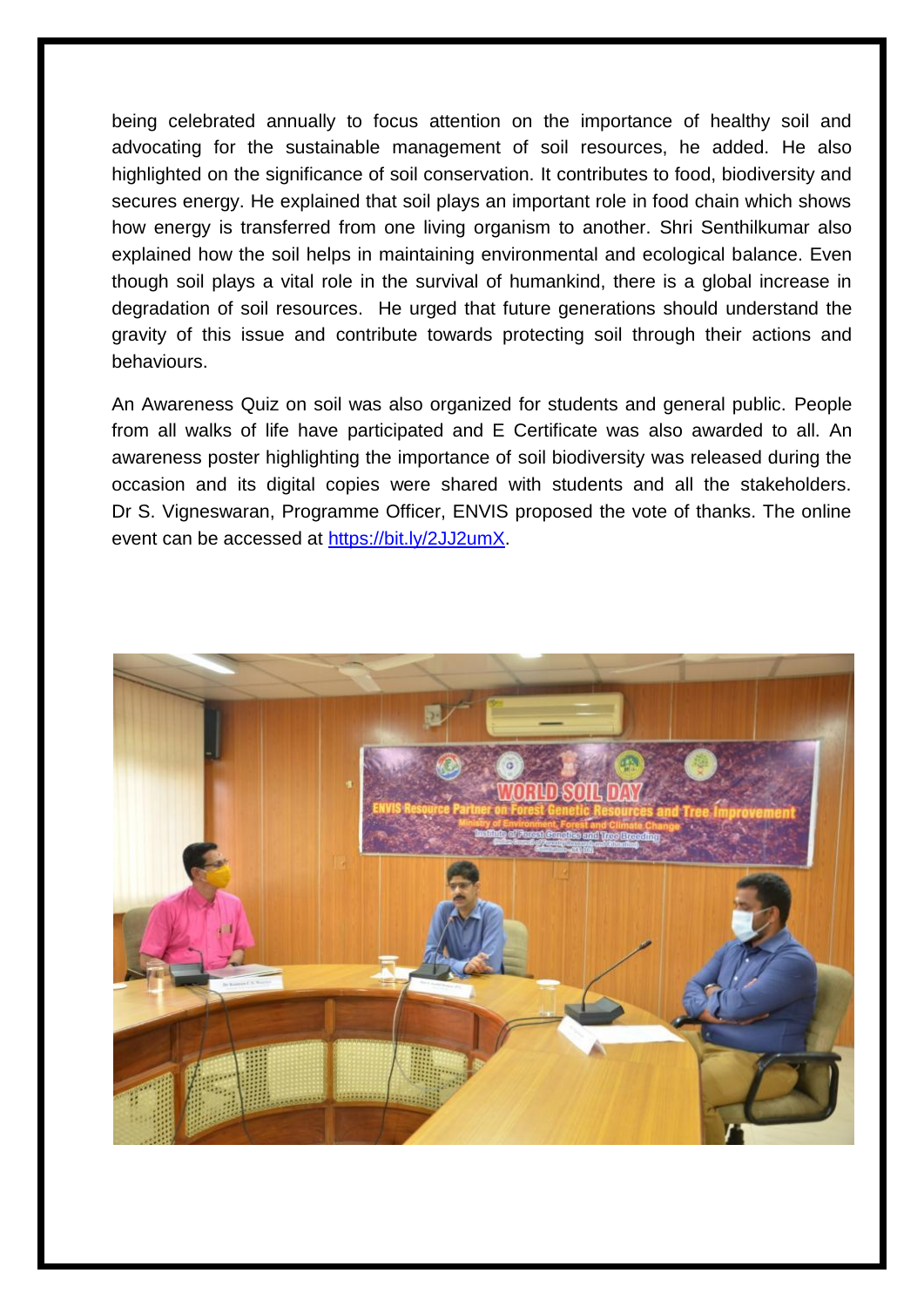

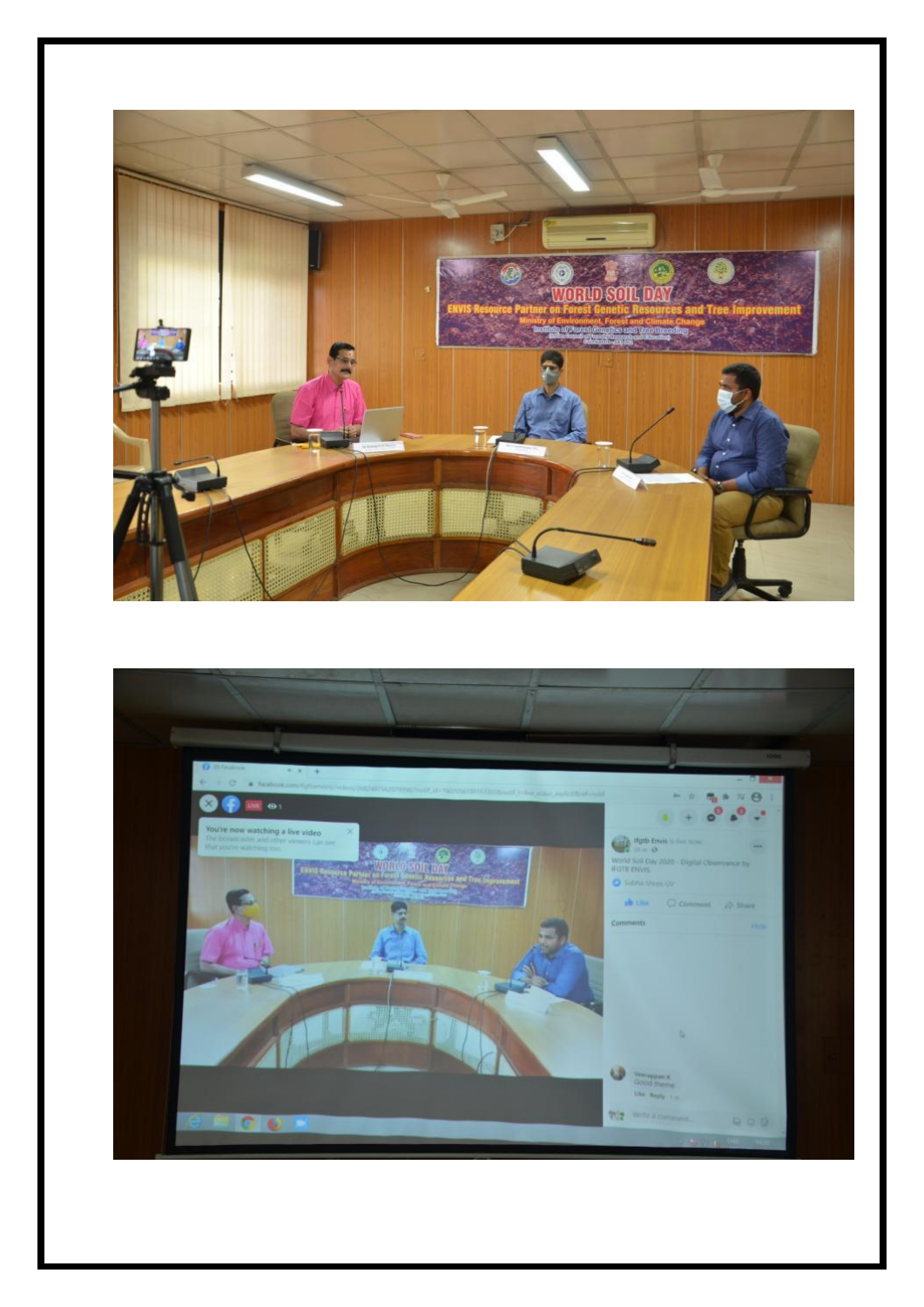